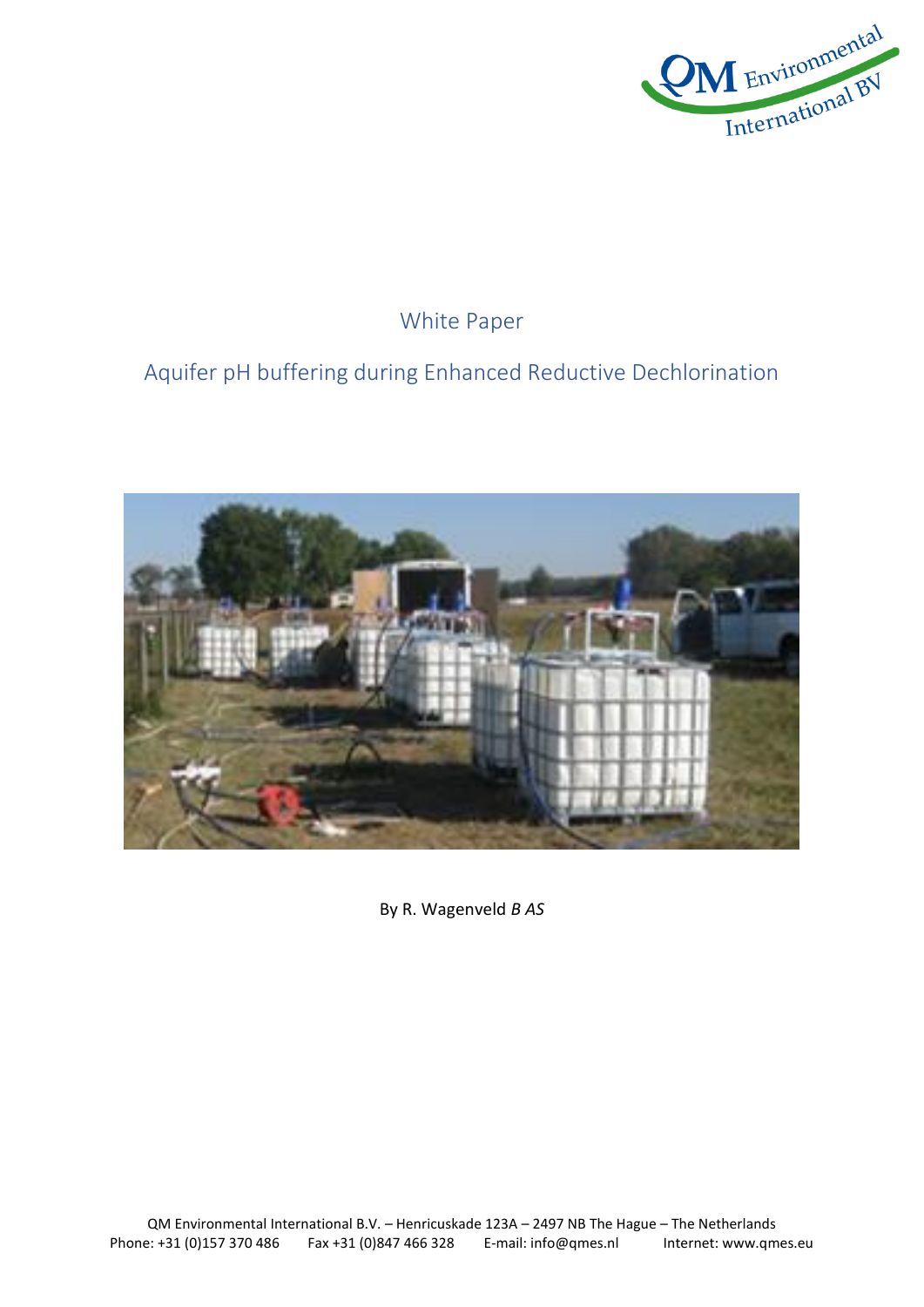

## Aquifer pH buffering during Enhanced Reductive Dechlorination

#### Introduction

Enhanced Reductive Dechlorination (ERD) of DNAPL compounds like tetrachloroethene (PCE) and trichloroethene (TCE) by organohalide-respiring bacteria is a bioremediation technology which has gained popularity during the last two decades. Especially since the discovery of bacterial species, like *Dehalococcoides mccartyi,* which can fully convert these compounds to ethene, this remediation approach has been adopted by many consultants and remediation contractors faced with chlorinated solvent contaminations in aquifers.

### pH effects of Electron Donor injection

ERD remediation approach almost always includes the injection of an organic substrate being either of soluble nature, like sodium lactate or molasses, or insoluble nature, like vegetable oil emulsions into the aquifer. In both cases however this process generates acidity, lowering the pH of the aquifer, especially when insufficient buffering capacity is available in the aquifer. This effect will be more acute with soluble substrates which generate a rapid release of hydrogen and subsequently acidity. With slow release (low solubility) substrates this effect is less dramatic as hydrogen is released over a longer period of time but its effect cannot be ignored when designing a ERD remediation program.





The reductive dechlorination process releases acidity. For each PCE molecule, fully converted to ethene, 4 hydrochloric acid molecules are produced.



 $C_2Cl_4$  (PCE) + 4H<sub>2</sub>  $\rightarrow$   $C_2H_4$  (ethene) + 4HCl

Figure 2. The reductive dechlorination pathway of PCE and the associated hydrochloric acid production reaction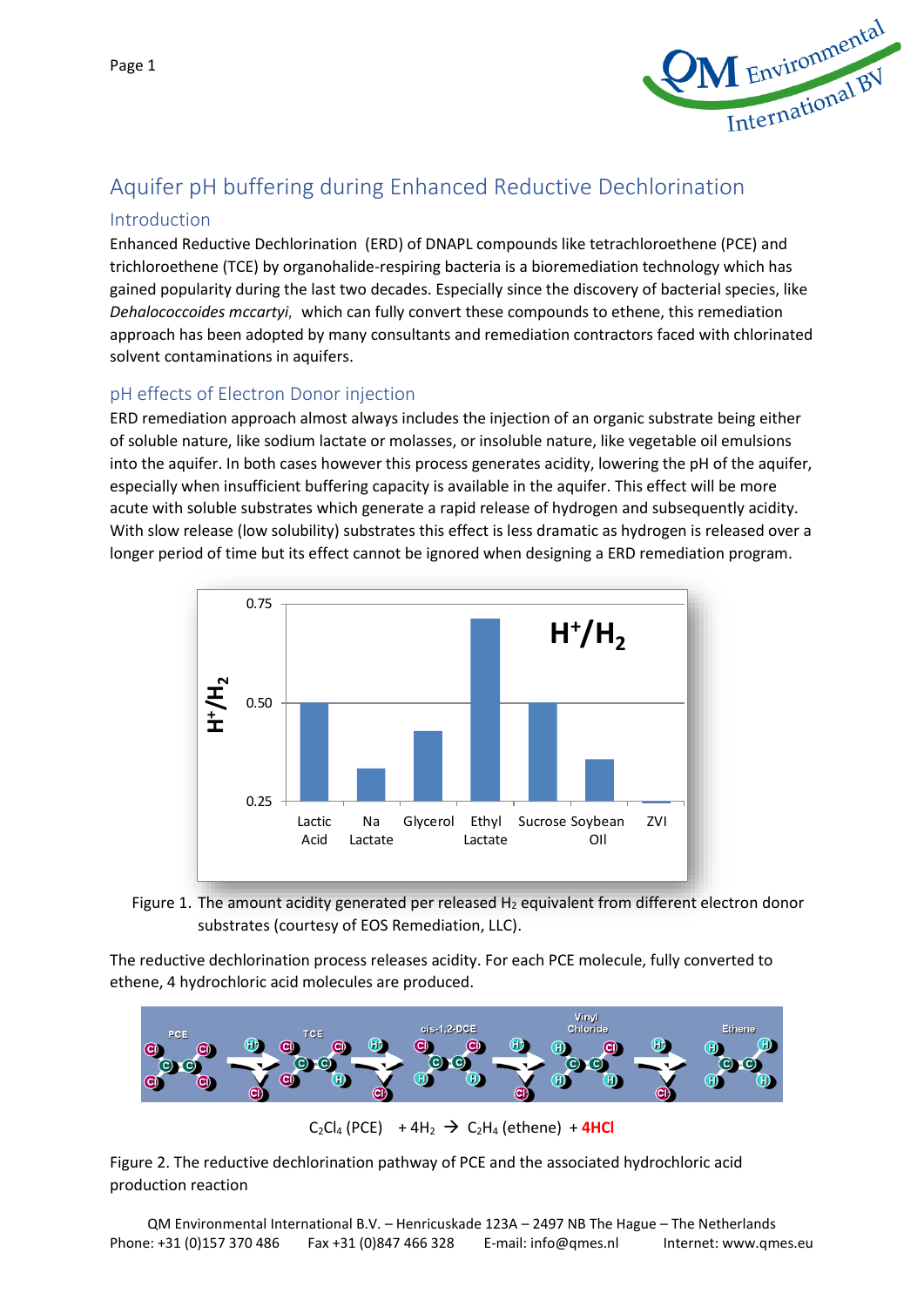

## The effect of pH on microbial activity

Bacteria are sensitive to changes in their environment. A slight change in temperature and/or pH can have a dramatic effect on their activity. Temperature can be considered as a generic parameter controlling microbial activity rates. Most bacteria living in aquifers can be considered as mesophilic bacteria which operate in a temperature range between 10° C to 45° C with an optimum of 30° C to 37° C. As most shallow to moderate depth aquifer temperatures are well below this optimum, increasing the temperature could significantly increase their activity. But as the temperature of groundwater is quite steady<sup>[1]</sup> this will have little impact on bacterial activity rates during aquifer bioremediation unless the temperature is artificially adapted.

Many scientific studies have demonstrated that bacteria prefer certain pH range in which they perform optimally. Most microorganisms important for subsurface bioremediation function most efficiently in near neutral conditions<sup>[2]</sup>. Low pH can interfere with pH homeostasis or increase the solubility of toxic metals<sup>[3]</sup>. Microorganisms can expend cellular energy to maintain homeostasis, or conditions in the cytoplasm and periplasm may change in response to external changes in pH $^{[4]}$ . Some anaerobes have adapted to low pH conditions through alterations in carbon and electron flow, cellular morphology, membrane structure, and protein synthesis<sup>[2]</sup>.

Many of the bacteria involved in ERD aquifer remediation programs operate in a pH range of 6 to 9. *Dehalococcoides mccartyi* has a pH range between pH 6 and 8, with highest activity measured between pH 6.9 and  $7.5^{[5]}$ .



Figure 3. PCE degradation in relation to pH of a commercial bioaugmentation culture [6]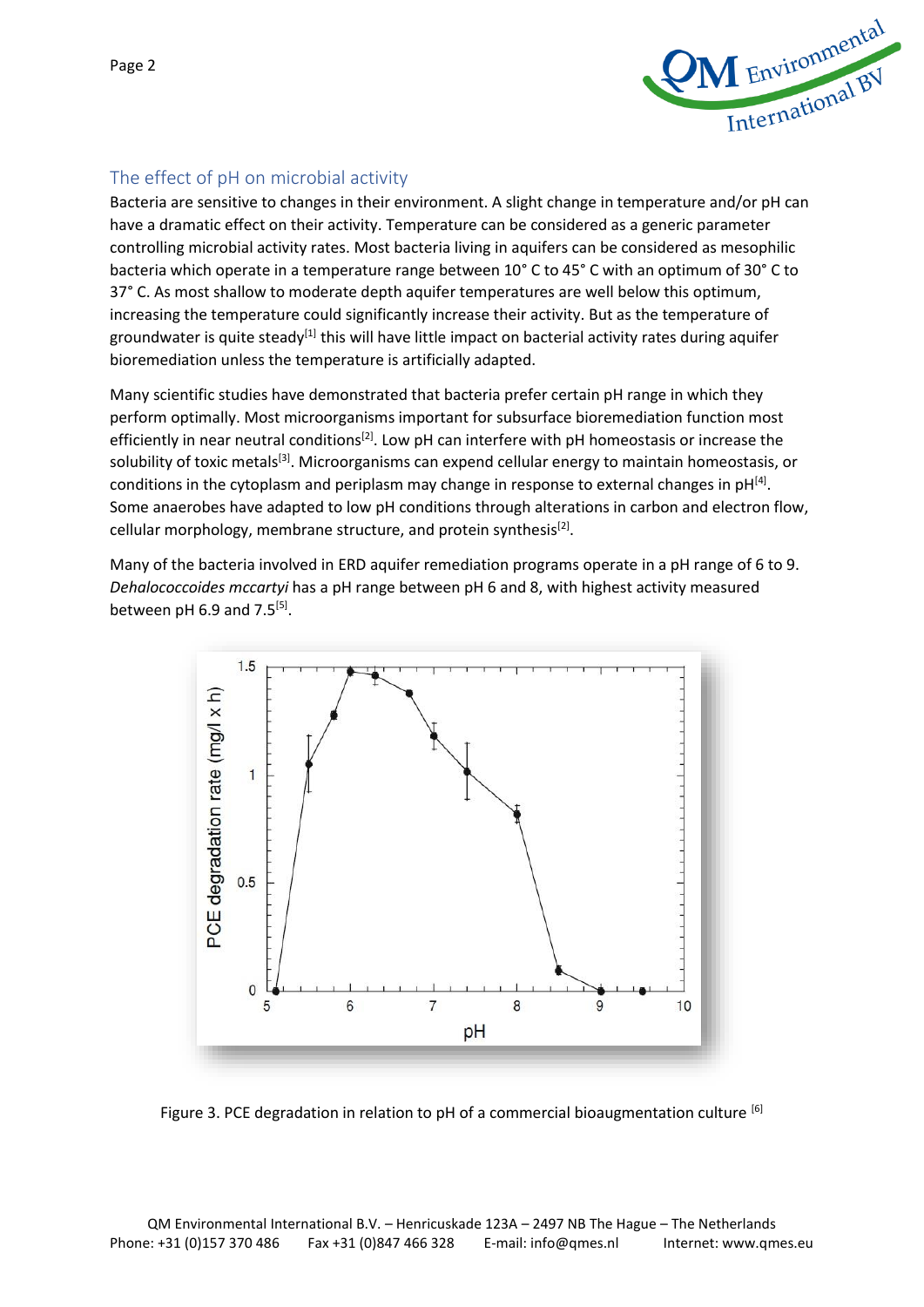

Acids are produced during ERD that can cause pH to decline, inhibiting further dechlorination. Whilst reduction of PCE to *cis*-DCE can occur at pH down to 5.5 or possibly lower, the rates of *cis*-DCE reduction to VC to ethene are reduced below a pH of 6.0. For efficient dechlorination to non-toxic end products, the aquifer pH should be maintained above 6.0 during  $ERD^{[7]}$ .

#### Aquifer pH buffering

Buffering of pH – the resistance to pH change – in groundwater systems can be an important control on contaminant attenuation or degradation processes. This happens when aquifer buffering capacity is sufficient to counteract pH changes resulting from contaminants entering the aquifer and/or *in situ* remediation processes. Buffering capacity can occur naturally or be engineered by [addition of](https://www.enviro.wiki/index.php?title=Injection_Techniques_for_Liquid_Amendments)  [amendments](https://www.enviro.wiki/index.php?title=Injection_Techniques_for_Liquid_Amendments) to the groundwater system<sup>[8]</sup>.

#### Engineered pH buffering

If the natural buffering capacity is insufficient to maintain the pH within the optimum for bacterial activity, buffer injection should be considered to avoid stalling of the biodegradation.

Although many alkaline compounds could be applied to buffer the pH in aquifers, their applicability is limited either by the amount of hydroxide (OH<sup>-</sup>) provided by kilogram of injected base, the solubility or the effect on the pH in case of overdosing. Caustic soda (NaOH) for example has a high solubility, which makes it easy to dose, it will have a strong effect on the pH as it has a high pH but as it only provides one hydroxide per mole the amount needed can be high. There is also a serious risk of overshooting the desired pH range as itself is high in pH and is very soluble.

| Base                 | Formula                         | MW     | Solubility | Saturated<br>solution<br>pH | pH at Alkalinity<br>of<br>$100 \text{ mg/L}$ CaCO <sub>3</sub> | Concentration of<br><b>Total Salt to</b><br>Achieve<br>Alkalinity of 100<br>$mg/L$ CaCO <sub>3</sub> |
|----------------------|---------------------------------|--------|------------|-----------------------------|----------------------------------------------------------------|------------------------------------------------------------------------------------------------------|
|                      |                                 | g/mole | g/L        |                             |                                                                |                                                                                                      |
| Caustic Soda         | NaOH                            | 40.0   | 1.100      | >13                         | 11                                                             | 40                                                                                                   |
| Caustic Potash       | KOH                             | 56.1   | 1,200      | >13                         | 11                                                             | 56                                                                                                   |
| Soda Ash             | Na <sub>2</sub> CO <sub>3</sub> | 106    | 300        | ~11.7                       | 10.3                                                           | 53                                                                                                   |
| <b>Baking Soda</b>   | NaHCO <sub>3</sub>              | 84     | 78         | $-8.3$                      | 8.3                                                            | 84                                                                                                   |
| <b>Hydrated Lime</b> | Ca(OH) <sub>2</sub>             | 74.1   | 1.85       | >12                         | 11                                                             | 37                                                                                                   |
| Milk of<br>Magnesia  | Mg(OH) <sub>2</sub>             | 58.3   | 0.01       | ~10.3                       | N/A                                                            | $\rm N/A$                                                                                            |

Table 1. Physical properties of common basic salts used to raise pH in groundwater<sup>[8]</sup>.

Magnesium hydroxide is a "sparingly" soluble base and occurs in nature as the mineral brucite. The solubility of brucite is controlled by the pH of the system even to a degree that brucite can remineralize at higher pH's.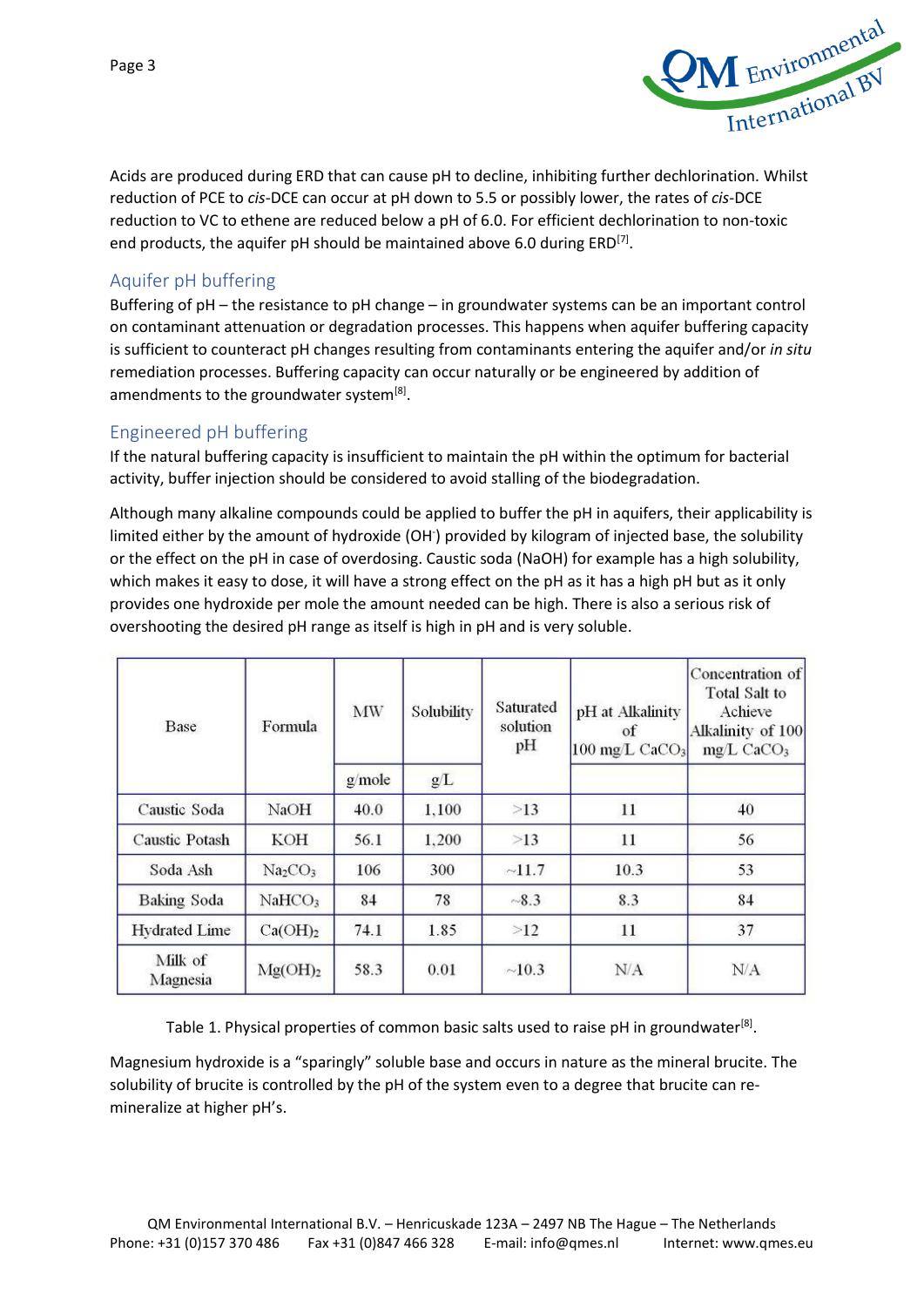



Figure 4. Brucite solubility in relation to the pH<sup>[9]</sup>

As can been seen in the graph in figure 4 the solubility of brucite increases at lower pH's. When used to buffer the pH brucite will solubilize when the pH drops, releasing OH<sup>-</sup> ions and neutralizing acidity created by the H<sup>+</sup> ions which are released during the reductive dechlorination process.

Brucite, in its natural form, is not injectable. A proprietary process has created a colloidal suspension of the Brucite which has a mean particle size of  $\sim$ 1  $\mu$ m, similar or smaller to non-soluble organic electron donor substrate emulsions. It has a bulk density of  $\sim$ 1,4 mg/l and a pH of 9-10. This product is commercially available under the name CoBupHMg.



Figure 5. The effect of CoBupHMg on the aquifer pH in time and distance of injection point (Data courtesy of APTIM and EOS Remediation, LLC)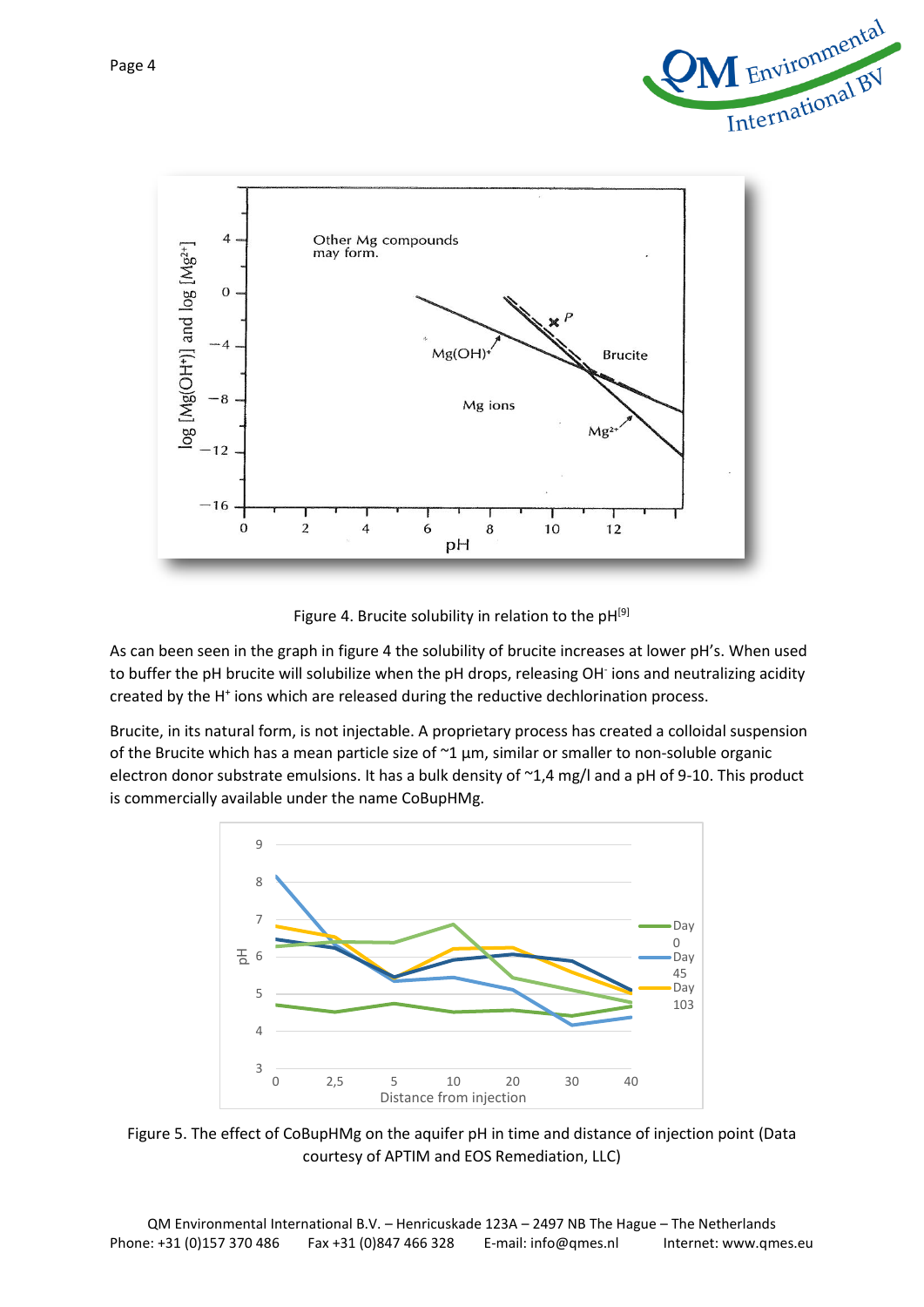

## Estimating Amendment Dosage

When manipulating and buffering pH during remediation, it is important to know the dosage of amendment required to achieve the desired results. The goal is to keep groundwater pH within the optimal range. Dose amount is based on an estimate of mass of acid produced during the remediation process and the acid buffering capacity of the aquifer solids. Dr. Robert Borden, Emeritus Professor of. Civil, Construction and Environmental Engineering North Carolina State University, created a new buffer tool for SERDP/ESTCP that calculates a variety of buffers and can be used to calculate the required buffer to adjust pH<sup>[10]</sup>. This tool is provided free of charge for use in developing preliminary estimates of the amounts of vase or alkali required to maintain a target pH during anaerobic bioremediation.

Important factors to know before inject a buffer into an aquifer are;

- Soil acidity
- Groundwater acidity
- Concentrations of chlorinated volatile organic compounds (CVOC's)
- Substrate selection and if already applied how much was injected.

#### Summary

Aquifer pH lowering during ERD remediation programs, which is related to the use of soluble or insoluble organic substrate, has a potential negative effect on biological degradation rates. When insufficient natural buffer capacity in the treatment zone of the aquifer is available it is advisable to introduce buffering capacity by injecting a alkaline product in order to prevent stagnation of the biological degradation of the chemicals of concern. The use of milk of magnesium in the form of the natural mineral Brucite offers adequate buffering capacity avoiding risks of overshooting the desired pH range as its solubility is controlled by the pH itself. Proper remedial design will identify the need for buffering prior or during the ERD program.